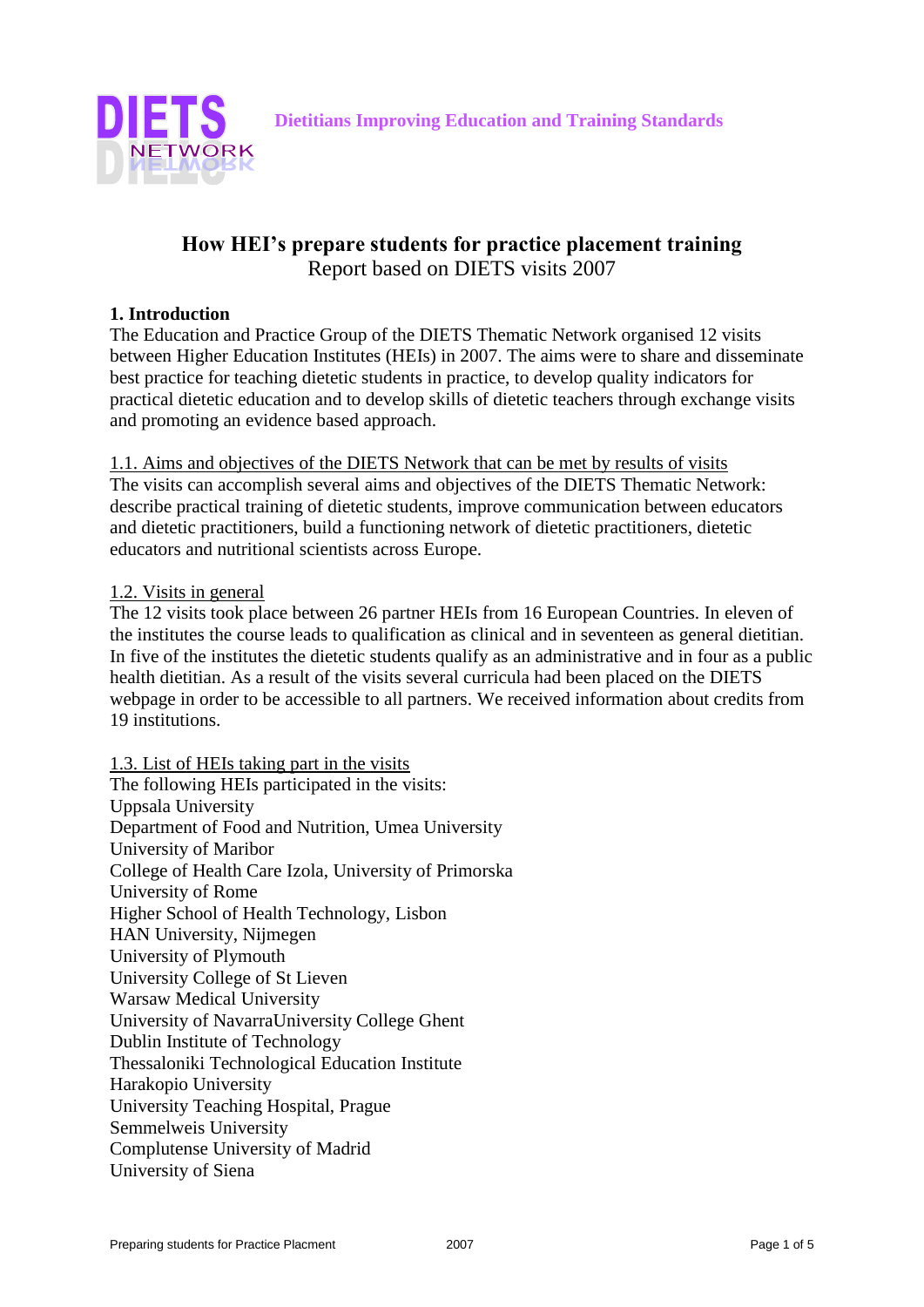Charite University Berlin Hacettepe University University of Pecs University College, Jutland Amsterdam School of Nutrition and Dietetics Jagiellonian University Erciyes University

#### **2. Details of practice placement training preparation by HEIs participating in the visits**

#### 2.1. Duration and credits

74% of HEIs have ECTS credits allocated and further 26% have local credits for educating dietitians. The average lenght of study is 112 weeks. A student has to do practical placement training for an average of 21 weeks before qualification. ECTS credits are used in practice training in 68% of the institutions, and only in 16% of the HEIs allocate no credits for practice placement training. The range is wide: from 10 to 67 ECTS.

#### 2.2. Supervision and assessment of practice placements

55% of the HEIs have requirements regarding the number of dietitians for supervising, which means 1,4 dietitians for a student on average. In two-thirds of the institutions there is training for practice placement supervisors. Only 44% of the HEIs have a checklist about the requirements which the practice placements should fulfill. In the majority of institutions HEI staff visit the placement. The range is from 1 per placement for each student to once in a year. The adequacy of the training is not assessed in only one institution, however written guidelines for this are available only in half of the HEIs.

2.3. Supervision and assessment of students during practice placement training In most of the cases resposibility lies with the placement supervisors; in 30% HEI staff are responsible for the supervision of the students. In all the HEIs the student is assessed during practice placement training, although proportion of this is different. The lowest is 50%, the mean is 86%. The assessment is made by the practice supervisor in 82%, by the HEI staff in 29% and sparingly by peers. A formal pass or fail is present in 88% of the institutions. The

assessment is done by evaluating oral presentations of case reports, written reports, oral and written examinations, interviews with patients, The assessment is done by the supervisor alone in 27%, by the HEI staff alone in 40%, and together in the third of the HEIs. If the student fails, can have another attempt after further training in all of the institutions participating in the visits. They can still pass the campus based course in 44% of the HEIs. Only in one case can qualify as a dietitian after failing the practice placement assessment.

## 2.4 Tools used in practice placement

Best practice is a technique, method, process or activity that is more effective at delivering a particular outcome than any other technique, method, process or activity. In practical placement this means a teaching method that enables students to reach the appropiate level of skills necessary for a dietetic practitioner. The range of these techniques is wide: it covers the possibilities from observing through practice to evaluation.

The quality indicator is an agreed-upon process or outcome measure that is used to determine the level of quality achieved. It is a measurable variable that can be used to determine the degree of adherence to a standard or achievement of quality goals.

Both the best practice and the quality indicators are used to prepare students for practice and to refine students' skills during practice.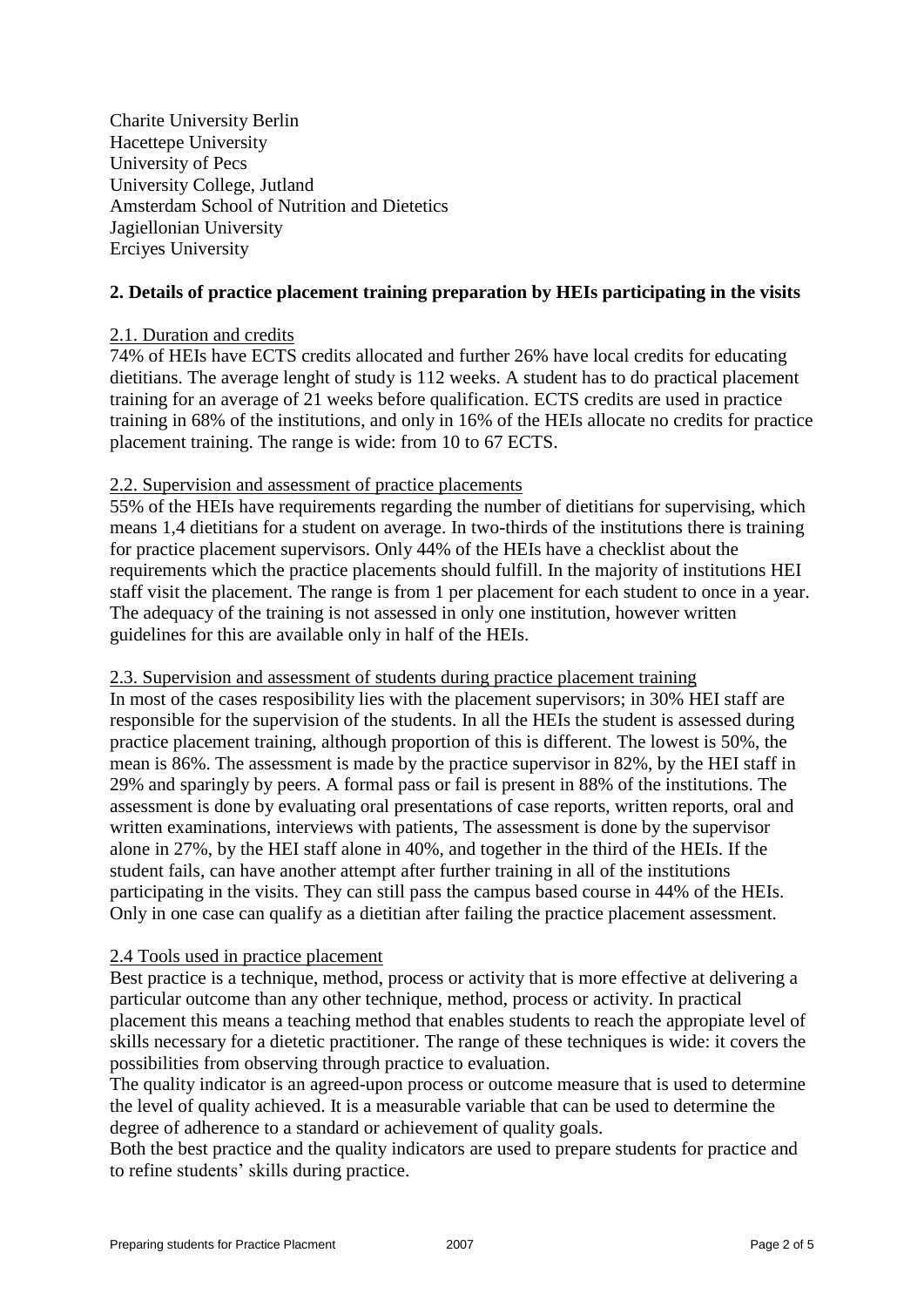# 2.5 Steps done by HEIs to help practice trainers

Practice training requires skills not only from students, but also from trainers. As along their work as a dietitian, they have also to teach. Teaching effectively students maybe different from counselling patients, although both can be referred as teaching. Thus, trainers needs also pedagogical and didactical skills, which can be obtained through the help provided by HEIs. The list of these can be read in the Section 4.3.

## 2.6 Remarks from visits reports and follow-up visit reports

"In summary, we learnt a lot from this visit and we hope our Greek visitors did likewise. I hope that we can maintain and develop the links between ourselves and Thessalonika. The DIETS TN must be congratulated for facilitating these exchanges which can only enrich and strengthen dietetics across Europe and we look forward to the next set of visits." *Dr Clare Corish, Dublin Institute of Technology.*

We think that was a useful engagement, because there has been not yet professional association in Spain." "We have to say thanks for the opportunity of taking part in this work!" Hungary-Spain

"We agreed to keep in contact to each other in the future as well." Turkey-Hungary

## **3. Conclusions**

#### 3.1 Overall conclusion

The idea of the visits proved to be useful as it generated a huge amount of data. These can be used to improve the quality of the practice placement training. The HEIs that visited each other had a positive expercience through the exchange of idea's. It was direct stimulation for them to critically reflect on the way they organise practice placement training.

#### 3.2 How do HEIs meet the European Benchmark Statement developed by an EFAD working group and accepted by all members in 2005?

In the European Benchmark Statement (EDBS) EFAD recommended, that the practical part of the study has to account for 30 ECTS-points, corresponding to  $\frac{1}{2}$ - $\frac{3}{4}$  year of dietetic practice. The results form the questionnaire of the visits showed that 54% (7 HEIs) of the institutions where ECTS are used, allocate 30 ECTS or above this treshold level for practial training. Unfortunately, the remaining 46% does not fulfil the recommendation of EFAD regarding credit allocation, but only have 10-30 ECTS. The EDBS requires the integration of ethical isues in the practice, so students must be aware of ethics. 90% of the institutions introduce their students to the ethical code of practice, usually in form of ethics course.

## 3.3 Discussion and recommendations

Some HEIs dont'n use credits for practice placement at all  $(n=3=15%)$  Not all HEIs that give credits use the ECTS system to allocate points for practice placement  $(n=3=15%)$  The differences between the HEIs that use ECTS points for practice placement are too large (10- 67 points). In this way it is not possible to compare the quality of the practice placement in the HEIs. Therefore we need all HEIs that train dietitians to adopt the ECTS system and also to agree on the number of points allocated to the practice placement. The demands in the practice placement should be based on the dietetic competencies that will be agreed upon later this year. In the competencies will be defined which one specifically need to be dealt with in the practice placement period. Points should be allocated to each competency. In this way differences in points for the practice placement will be minor between the HEIs.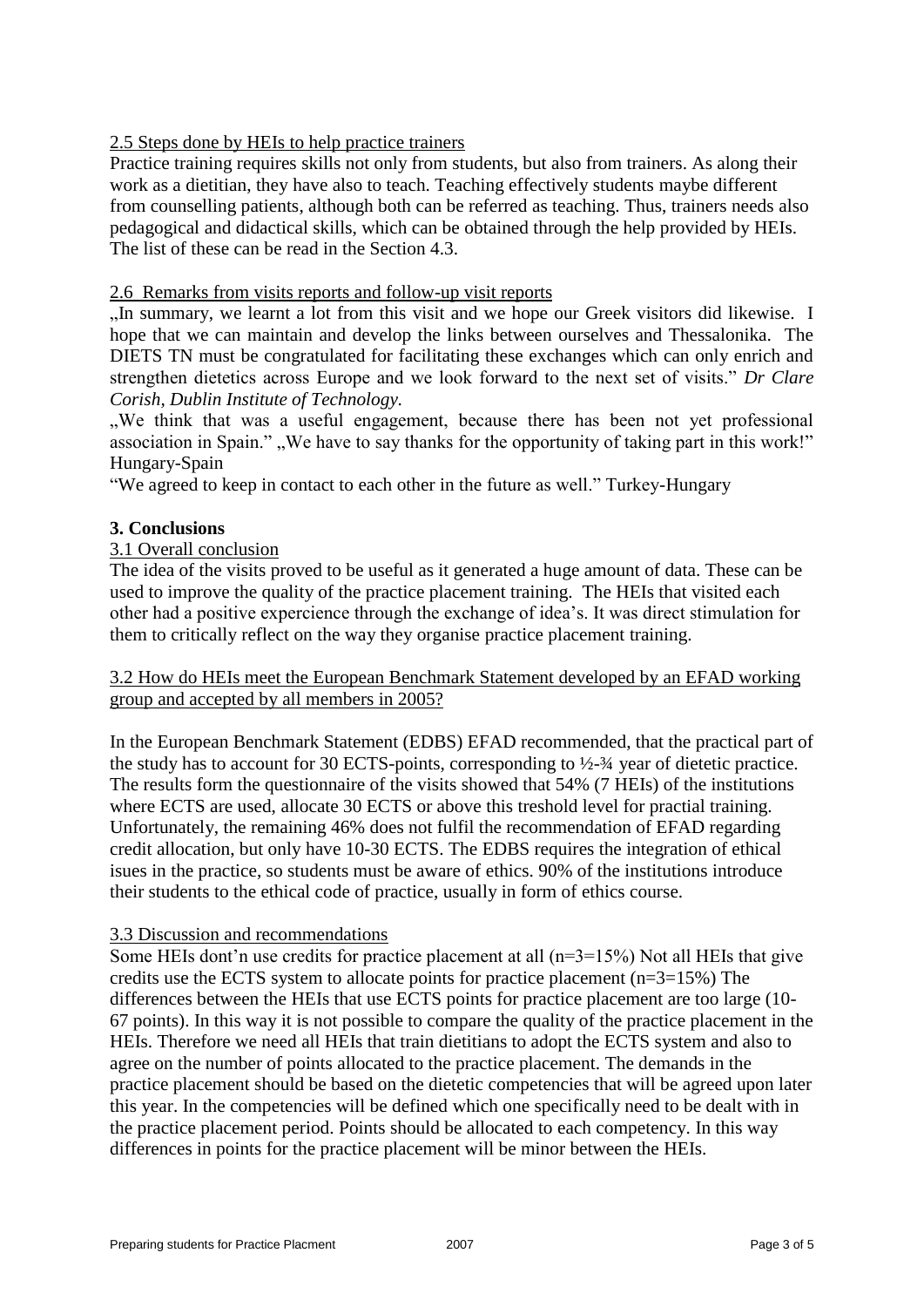## **4. Attachments**

4.1. Examples of best practice in practice placement training

4.2. Examples of quality indicators in practice placement training

- 1. Assessment (context, communication skills) with simulation clients/patients (*58, \*)*
- 2. Discussion about recorded motivational interview, health counseling (*58, \*)*
- 3. Discussion about a case-study, evaluation of the report about it (*44, 50, 58, \*)*
- 4. Checklist about students' ability and knowledge about ingredients, recipe and cooking different foods and calculate the nutrient content of it. (*20, 76)*
- 5. Examination (written and/or oral) (clinical and/or theoretical) (about e.g. knowledge and ability to devise an appropriate care plan for an in-patient; counseling an outpatient) (*11, 34, 44, 47, 50, 52, 76, 117, \*)*
- 6. Evaluation of a planned and prepared dietetic food based on a provided anamnesis. (*47, 76)*
- 7. Evaluation (reason, amount, palatability, consistency) of a planned and prepared menu for a given age and condition (eg. dehydrated 3 years old girl). (*76)*
- 8. Checklist for dietetic consultation (*01)*
- 9. Completion and analysis of 7 day weighed diet record (*50)*
- 10. Completion, analysis and submission of 24 hour and usual diet history obtained from individuals (*50)*
- 11. Evaluation of taking diet history (*50)*
- 12. Evaluation of measuring specified anthropometric indices (*50)*
- 13. Evaluation of the calculation of a diet history (*50)*
- 14. Evaluation of advising a client (*50)*
- 15. Evaluation of completed SOAP (Subjective–Objective–Assessment–Plan) (document for nutritional care plan) form. (*45)*
- *16.* Assessment-checklist (knowledge, skills and attitudes of the student) (*44, 45, 117)*
- *17.* Oral report about sessions with other healthcare-professional students. (*71)*
- 18. Written judgement from the supervisor concerning the skills of the student developed during clinical education (*71)*
- *19.* Written essays (*20, 117)*
- 20. Evaluation of a nutritional survey done by the student (*11)*
- *21.* Evaluation of the thesis (*11)*

## 4.3. Steps done by HEIs to help practice trainers in developing skills as identified by the visits questionnaire for year 1.

- 1. Regular meetings and discussions between HEI teachers and placement supervisors (\*, *1, 45, 46, 50, 71, 76*)
- 2. Seminar and training for placement supervisors (\*, *1, 45, 58, 117*)
- 3. HEI staff and placement supervisors working together in the preparation of the examinations and joint assessment of students (\*, *50*)
- 4. Study guide for placement supervisors (*58*)
- 5. Share theoretical knowledge with all teachers (HEI and practice placement) (\*)
- 6. Developing together competences and quality indicators (\*)
- 7. Peer review (\*)
- 8. Student feedback (\*)

4.4. References for examples

*\* Workshops of 1st DIETS Conference, Plymouth*